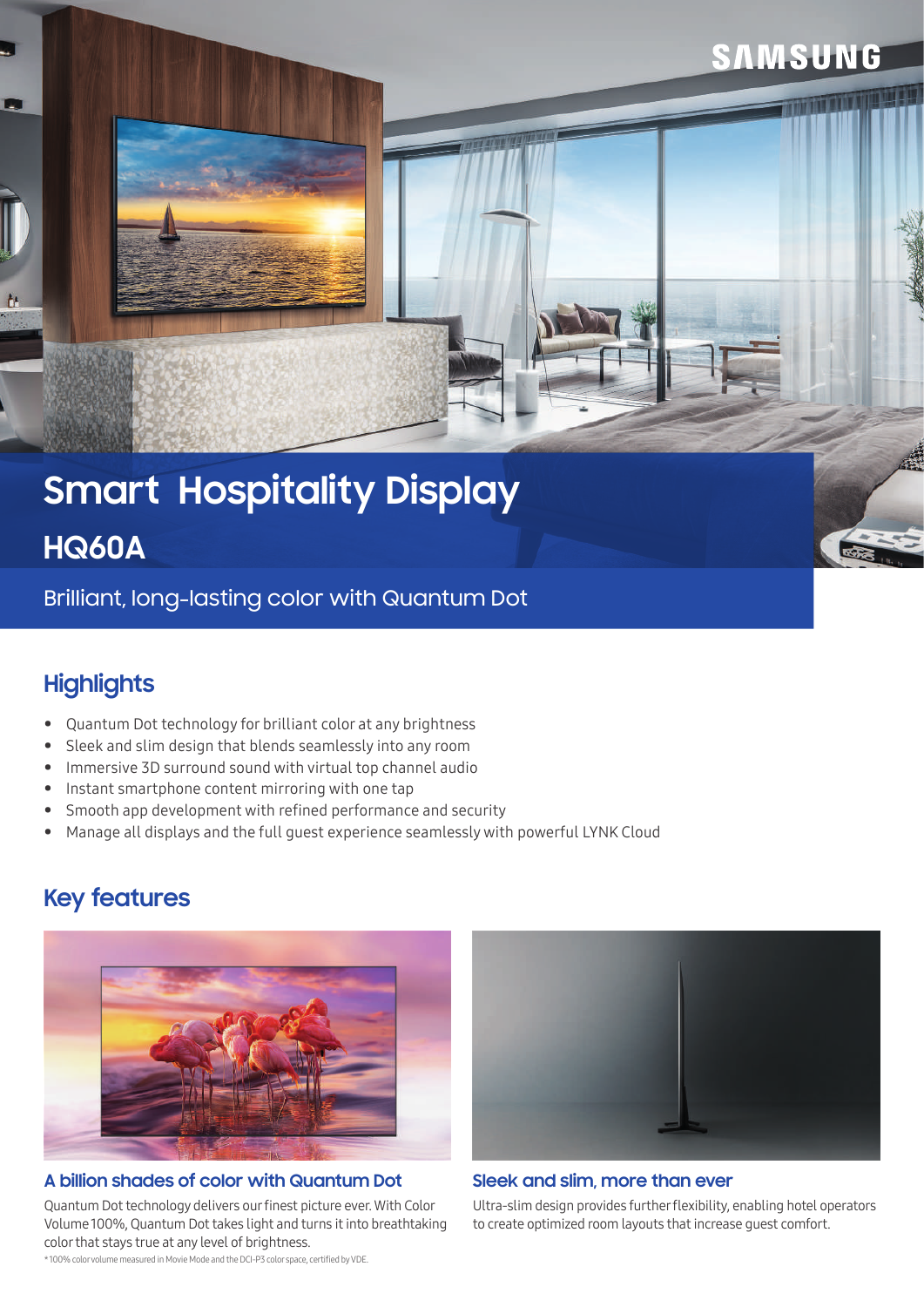#### **Key features**



#### **Virtual sound that tracks the action**

With 3D surround sound leveraging our virtual top channel audio, any room, small or large, is fully immersed in the audio experience.



#### **Simply tap to connect**

Mirroring movies or music from guests' mobile devices to TV is as simple as a tap. When they tap their in-room TV with their mobile device, the TV senses the tap and mirrors automatically.

\* Tap View is available on Samsung Galaxy devices with Android OS 8.1 and higher.



#### **Simple, compatible web app development**

Beyond its advanced graphics capabilities, Samsung's H.Browser empowers smooth application development. All apps can be stored within the TIZEN OS and are supported by Web Simulator and Remote Web Inspector tools that further refine app performance and security.



#### **Experience a comprehensive hospitality solution**

Samsung LYNK Cloud empowers hotel managers with a powerful set of tools to enhance guests' experiences. LYNK Cloud provides remote display management and can even analyze guests' content use to uncover marketing insights that help hotel managers deliver optimized promotions.

\* Samsung LYNK Cloud solution must be purchased separately.



**Quantum Processor Lite 4K**



**One Remote Control Control Control Control Control Control Control Control Control Control Control Control Control Control Control Control Control Control Control Control Control Control Control Control Control Control Co** 



**Quantum HDR 16x**



**Adjustable stand**





**Ambient Mode+**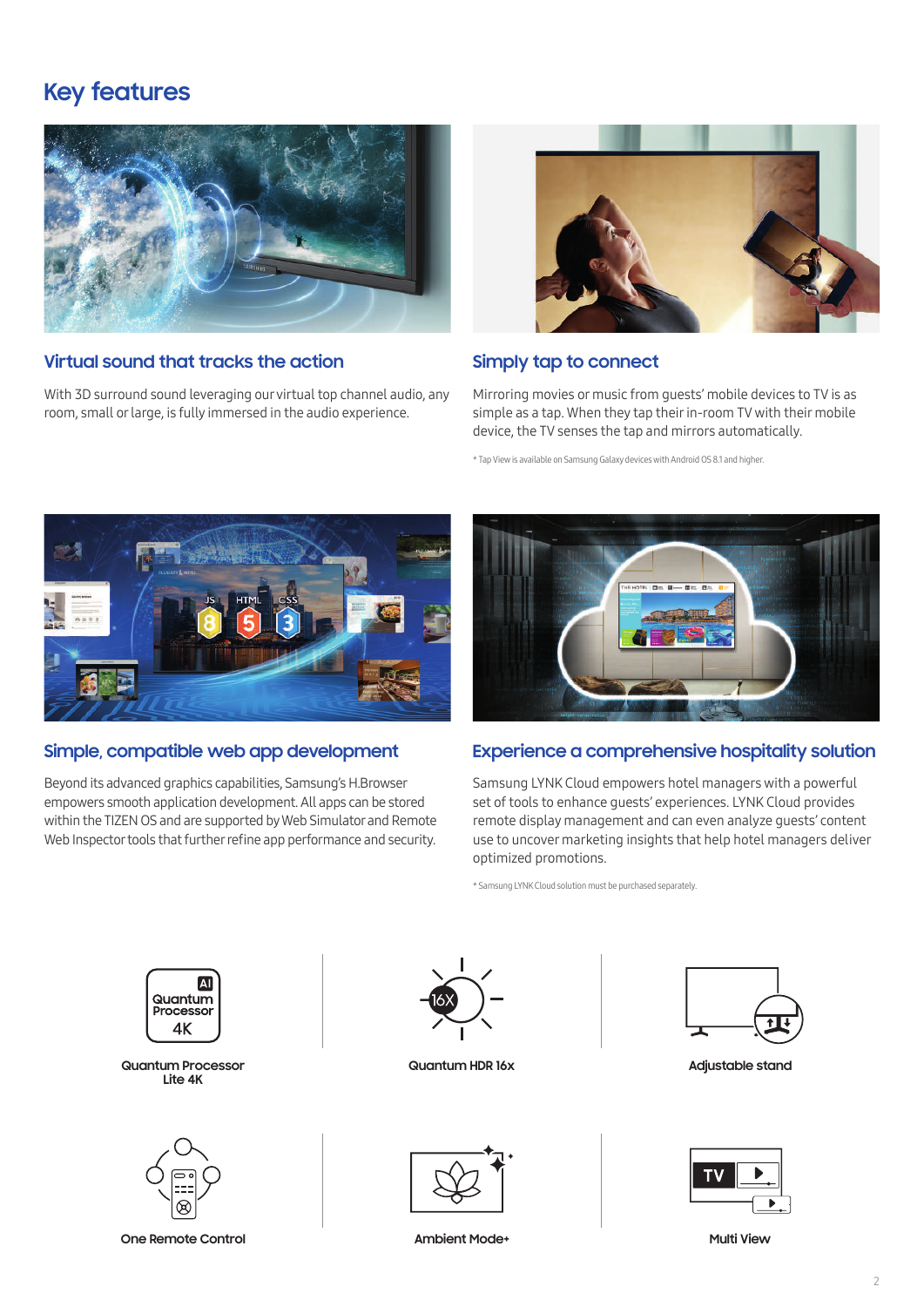## **Specifications**

|                        | Model                                               | 43                                                                           | 50                                                                                                                                                                 | 55"                                                                                           | 65"                                | 75"                                |
|------------------------|-----------------------------------------------------|------------------------------------------------------------------------------|--------------------------------------------------------------------------------------------------------------------------------------------------------------------|-----------------------------------------------------------------------------------------------|------------------------------------|------------------------------------|
|                        |                                                     | QLED                                                                         | QLED                                                                                                                                                               | QLED                                                                                          | QLED                               | QLED                               |
| Display                | Product                                             |                                                                              |                                                                                                                                                                    |                                                                                               |                                    |                                    |
|                        | Resolution                                          | 3,840 x 2,160                                                                | 3,840 x 2,160                                                                                                                                                      | 3,840 x 2,160                                                                                 | 3,840 x 2,160                      | 3,840 x 2,160                      |
|                        | Picture Engine                                      | Quantum Processor Lite                                                       | Quantum Processor Lite                                                                                                                                             | Quantum Processor Lite                                                                        | Quantum Processor Lite             | Quantum Processor Lite             |
|                        | Micro Dimming                                       | Supreme UHD Dimming                                                          | Supreme UHD Dimming                                                                                                                                                | Supreme UHD Dimming                                                                           | Supreme UHD Dimming                | Supreme UHD Dimming                |
|                        |                                                     |                                                                              |                                                                                                                                                                    |                                                                                               |                                    |                                    |
|                        | <b>LED Clear Motion</b>                             | Yes                                                                          | Yes                                                                                                                                                                | Yes                                                                                           | Yes                                | Yes                                |
|                        | Film Mode                                           | Yes                                                                          | Yes                                                                                                                                                                | Yes                                                                                           | Yes                                | Yes                                |
|                        | Natural Mode Support                                | Yes                                                                          | Yes                                                                                                                                                                | Yes                                                                                           | Yes                                | Yes                                |
|                        | PQI (Picture Quality Index)                         | 3100                                                                         | 3100                                                                                                                                                               | 3100                                                                                          | 3100                               | 3100                               |
|                        |                                                     |                                                                              |                                                                                                                                                                    |                                                                                               |                                    |                                    |
| Video                  | HDR(High Dynamic Range)                             | Quantum HDR                                                                  | Quantum HDR                                                                                                                                                        | Quantum HDR                                                                                   | Quantum HDR                        | Quantum HDR                        |
|                        | HDR10+                                              | Certified                                                                    | Certified                                                                                                                                                          | Certified                                                                                     | Certified                          | Certified                          |
|                        | HLG (Hybrid Log Gamma)                              | Yes                                                                          | Yes                                                                                                                                                                | Yes                                                                                           | Yes                                | Yes                                |
|                        |                                                     |                                                                              |                                                                                                                                                                    |                                                                                               |                                    |                                    |
|                        | Contrast                                            | Mega Contrast                                                                | Mega Contrast                                                                                                                                                      | Mega Contrast                                                                                 | Mega Contrast                      | Mega Contrast                      |
|                        | Color                                               | 100% Color Volume with Quantum Dot                                           | 100% Color Volume with Quantum Dot                                                                                                                                 | 100% Color Volume with Quantum Dot                                                            | 100% Color Volume with Quantum Dot | 100% Color Volume with Quantum Dot |
|                        | Viewing Angle (H/V)                                 | 178/178                                                                      | 178/178                                                                                                                                                            | 178/178                                                                                       | 178/178                            | 178/178                            |
|                        |                                                     |                                                                              |                                                                                                                                                                    |                                                                                               |                                    |                                    |
|                        | Contrast Enhancer                                   | Yes                                                                          | Yes                                                                                                                                                                | Yes                                                                                           | Yes                                | Yes                                |
|                        | Dolby Digital Plus                                  | Yes                                                                          | Yes                                                                                                                                                                | Yes                                                                                           | Yes                                | Yes                                |
|                        | Sound Output (RMS)                                  | <b>20W</b>                                                                   | 20W                                                                                                                                                                | <b>20W</b>                                                                                    | <b>20W</b>                         | 20W                                |
| Audio                  |                                                     |                                                                              |                                                                                                                                                                    |                                                                                               | 2CH                                | 2CH                                |
|                        | Speaker Type                                        | 2CH                                                                          | 2CH                                                                                                                                                                | 2CH                                                                                           |                                    |                                    |
|                        | <b>Bluetooth Audio</b>                              | Yes                                                                          | Yes                                                                                                                                                                | Yes                                                                                           | Yes                                | Yes                                |
|                        | Samsung SMART TV                                    | Smart                                                                        | Smart                                                                                                                                                              | Smart                                                                                         | Smart                              | Smart                              |
| Smart TV               | TV Plus                                             | Yes (GB, FR, DE, IT, ES, CH, AT)                                             | Yes (GB, FR, DE, IT, ES, CH, AT)                                                                                                                                   | Yes (GB, FR, DE, IT, ES, CH, AT)                                                              | Yes (GB, FR, DE, IT, ES, CH, AT)   | Yes (GB, FR, DE, IT, ES, CH, AT)   |
|                        |                                                     |                                                                              |                                                                                                                                                                    |                                                                                               |                                    |                                    |
|                        | Web Browser                                         | Yes                                                                          | Yes                                                                                                                                                                | Yes                                                                                           | Yes                                | Yes                                |
|                        | VESA Mount                                          | 200 x 200 mm                                                                 | 200 x 200 mm                                                                                                                                                       | 200 x 200 mm                                                                                  | 400 x 300 mn                       | 400 x 400 mm                       |
|                        | <b>VESA Screw Size</b>                              | M <sub>8</sub>                                                               | M8                                                                                                                                                                 | M8                                                                                            | M8                                 | M <sub>8</sub>                     |
|                        |                                                     |                                                                              | $11 - 13$                                                                                                                                                          | $11 - 13$                                                                                     |                                    | $11 - 13$                          |
|                        | <b>VESA Screw Depth</b>                             | $11 - 13$                                                                    |                                                                                                                                                                    |                                                                                               | $11 - 13$                          |                                    |
| VESA                   | Mobile to TV - Mirroring, DLNA                      | Yes                                                                          | Yes                                                                                                                                                                | Yes                                                                                           | Yes                                | Yes                                |
|                        | WiFi Direct                                         | Yes                                                                          | Yes                                                                                                                                                                | Yes                                                                                           | Yes                                | Yes                                |
|                        |                                                     | N/A                                                                          | N/A                                                                                                                                                                | N/A                                                                                           |                                    | N/A                                |
|                        | TV Sound to Mobile                                  |                                                                              |                                                                                                                                                                    |                                                                                               | N/A                                |                                    |
|                        | Sound Mirroring                                     | Yes                                                                          | Yes                                                                                                                                                                | Yes                                                                                           | Yes                                | Yes                                |
|                        | Accessibility                                       |                                                                              | UK English, German, French, Spanish, Italian, Dutch, Polish, Danish, Swedish, Finnish, Norwegian, Portuguese, Russian(only when connecting to Network in EE,LV,LT) |                                                                                               |                                    |                                    |
|                        | Digital Clean View                                  | Yes                                                                          | Yes                                                                                                                                                                | Yes                                                                                           | Yes                                | Yes                                |
|                        |                                                     |                                                                              |                                                                                                                                                                    |                                                                                               |                                    |                                    |
|                        | Auto Channel Search                                 | Yes                                                                          | Yes                                                                                                                                                                | Yes                                                                                           | Yes                                | Yes                                |
|                        | Auto Power Off                                      | Yes                                                                          | Yes                                                                                                                                                                | Yes                                                                                           | Yes                                | Yes                                |
|                        | Caption (Subtitle)                                  | Yes                                                                          | Yes                                                                                                                                                                | Yes                                                                                           | Yes                                | Yes                                |
|                        |                                                     |                                                                              |                                                                                                                                                                    |                                                                                               |                                    |                                    |
|                        | Connect Share™ (HDD)                                | Yes                                                                          | Yes                                                                                                                                                                | Yes                                                                                           | Yes                                | Yes                                |
|                        | ConnectShare™ (USB 2.0)                             | Yes                                                                          | Yes                                                                                                                                                                | Yes                                                                                           | Yes                                | Yes                                |
| General Feature        | EPG                                                 | Yes                                                                          | Yes                                                                                                                                                                | Yes                                                                                           | Yes                                | Yρς                                |
|                        |                                                     | 27 European Languages + Russian(only when connecting to Network in EE,LV,LT) |                                                                                                                                                                    |                                                                                               |                                    |                                    |
|                        | OSD Language                                        |                                                                              |                                                                                                                                                                    |                                                                                               |                                    |                                    |
|                        | <b>BT HID Built-in</b>                              | Yes                                                                          | Yes                                                                                                                                                                | Yes                                                                                           | Yes                                | Yes                                |
|                        | USB HID Support                                     | Yes                                                                          | Yes                                                                                                                                                                | Yes                                                                                           | Yes                                | Yes                                |
|                        | Teletext (TTX)                                      | Yes                                                                          | Yes                                                                                                                                                                | Yes                                                                                           | Yes                                | Yes                                |
|                        |                                                     |                                                                              |                                                                                                                                                                    |                                                                                               |                                    |                                    |
|                        | Ambient Mode                                        | Ambient Mode                                                                 | Ambient Mode                                                                                                                                                       | Ambient Mode                                                                                  | Ambient Mode                       | Ambient Mode                       |
|                        | MBR Support                                         | Yes                                                                          | Yes                                                                                                                                                                | Yes                                                                                           | Yes                                | Yes                                |
|                        | IPv6 Support                                        | Yes                                                                          | Yes                                                                                                                                                                | Yes                                                                                           | Yes                                | Yes                                |
|                        |                                                     |                                                                              |                                                                                                                                                                    |                                                                                               |                                    |                                    |
|                        | Digital Broadcasting                                | DVB-T2CS2                                                                    | DVB-T2CS2                                                                                                                                                          | DVB-T2CS2                                                                                     | DVB-T2CS2                          | DVB-T2CS2                          |
|                        | Analog Tuner                                        | Yes                                                                          | Yes                                                                                                                                                                | Yes                                                                                           | Yes                                | Yes                                |
| System                 | CI (Common Interface)                               | CI+(1.4) / CI+(1.4 ECP)_IT only                                              | CI+(1.4) / CI+(1.4 ECP)_IT only                                                                                                                                    | CI+(1.4) / CI+(1.4 ECP) _IT only                                                              | CI+(1.4) / CI+(1.4 ECP)_IT only    | CI+(1.4) / CI+(1.4 ECP)_IT only    |
|                        | Data Broadcasting                                   |                                                                              |                                                                                                                                                                    | HbbTV 2.0.2 (IT,GB,DE,CZ,SK,ES,PL,AT,FR,FI,EE,GR,SI,HR,BE,NL,LU,LT,HU,CH,PT,DK,ME)/MHEG 5(IE) |                                    |                                    |
|                        |                                                     |                                                                              |                                                                                                                                                                    |                                                                                               |                                    |                                    |
|                        | H.Browser Compatibility                             | Yes                                                                          | Yes                                                                                                                                                                | Yes                                                                                           | Yes                                | Yes                                |
|                        | Samsung LYNK™ Cloud                                 | Yes                                                                          | Yes                                                                                                                                                                | Yes                                                                                           | Yes                                | Yes                                |
|                        | Hospitality Home Menu 2.0                           | Yes                                                                          | Yes                                                                                                                                                                | Yes                                                                                           | Yes                                | Yes                                |
|                        |                                                     |                                                                              |                                                                                                                                                                    |                                                                                               | Yes                                |                                    |
|                        | Hospitality Plug&Play (Easy Set-up)                 | Yes                                                                          | Yes                                                                                                                                                                | Yes                                                                                           |                                    | Yes                                |
|                        | Power On Mode                                       | Yes                                                                          | Yes                                                                                                                                                                | Yes                                                                                           | Yes                                | Yes                                |
|                        | <b>Hotel Channel List</b>                           | Yes                                                                          | Yes                                                                                                                                                                | Yes                                                                                           | Yes                                | Yes                                |
|                        | Channel Menu Display                                | Yes                                                                          | Yes                                                                                                                                                                | Yes                                                                                           | Yes                                | Yes                                |
| Hospitality<br>Feature |                                                     |                                                                              |                                                                                                                                                                    |                                                                                               |                                    |                                    |
|                        | Mixed Channel List (ATSC, DVB-T/T2/C/S2, Analog)    | Yes                                                                          | Yes                                                                                                                                                                | Yes                                                                                           | Yes                                | Yes                                |
|                        | My Channel                                          | Yes                                                                          | Yes                                                                                                                                                                | Yes                                                                                           | Yes                                | Yes                                |
|                        | Energy Saving Mode (BLU Control)                    | Yes                                                                          | Yes                                                                                                                                                                | Yes                                                                                           | Yes                                | Yes                                |
|                        |                                                     |                                                                              |                                                                                                                                                                    |                                                                                               |                                    |                                    |
|                        | RJ12/IR Pass Through                                | Yes                                                                          | Yes                                                                                                                                                                | Yes                                                                                           | Yes                                | Yes                                |
|                        | Clock Back Up Supply                                | Yes                                                                          | Yes                                                                                                                                                                | Yes                                                                                           | Yes                                | Yes                                |
|                        | <b>USB Cloning</b>                                  | Yes                                                                          | Yes                                                                                                                                                                | Yes                                                                                           | Yes                                | Yes                                |
|                        | Soft AP                                             | Yes                                                                          | Yes                                                                                                                                                                | Yes                                                                                           | Yes                                | Yes                                |
|                        |                                                     |                                                                              |                                                                                                                                                                    |                                                                                               |                                    |                                    |
|                        | Wake-up Timer (Alarm)                               | Yes                                                                          | Yes                                                                                                                                                                | Yes                                                                                           | Yes                                | Yes                                |
|                        | Samsung LYNK™ DRM                                   | Yes                                                                          | Yes                                                                                                                                                                | <b>Yes</b>                                                                                    | Yes                                | Yes                                |
|                        | Security Mode                                       | Yes                                                                          | <b>Yes</b>                                                                                                                                                         | Yρς                                                                                           | Yes                                | Yes                                |
|                        |                                                     |                                                                              |                                                                                                                                                                    |                                                                                               |                                    |                                    |
|                        | HDMI                                                |                                                                              |                                                                                                                                                                    |                                                                                               |                                    |                                    |
|                        | USB                                                 |                                                                              |                                                                                                                                                                    |                                                                                               |                                    |                                    |
|                        | Ethernet (LAN)                                      |                                                                              |                                                                                                                                                                    |                                                                                               |                                    |                                    |
|                        | Digital Audio Out (Optical)                         |                                                                              |                                                                                                                                                                    |                                                                                               |                                    | $\mathbf{1}$                       |
|                        |                                                     |                                                                              |                                                                                                                                                                    |                                                                                               |                                    |                                    |
|                        | RF In (Terrestrial / Cable input / Satellite Input) | 1/1(Common Use for Terrestrial)/                                             | 1/1(Common Use for Terrestrial)/1                                                                                                                                  | 1/1(Common Use for Terrestrial)/                                                              | 1/1(Common Use for Terrestrial)/1  | 1/1(Common Use for Terrestrial)/1  |
|                        | CI Slot                                             |                                                                              |                                                                                                                                                                    |                                                                                               |                                    | $\overline{1}$                     |
|                        | HDMI A / Return Ch. Support                         | Yes                                                                          | Yes                                                                                                                                                                | Yes                                                                                           | Yes                                | Yes                                |
| Input & Output         | WiFi                                                | Yes (WiFi5)                                                                  | Yes (WiFi5)                                                                                                                                                        | Yes (WiFi5)                                                                                   | Yes (WiFi5                         | Yes (WiFi5)                        |
|                        |                                                     |                                                                              |                                                                                                                                                                    |                                                                                               |                                    |                                    |
|                        | Anynet+ (HDMI-CEC)                                  | Yes                                                                          | Yes                                                                                                                                                                | Yes                                                                                           | Yes                                | Yes                                |
|                        | Pillow Speaker Jack                                 | N/A                                                                          | N/A                                                                                                                                                                | N/A                                                                                           | N/A                                | N/A                                |
|                        | Variable Audio Out                                  | Yes                                                                          | Yes                                                                                                                                                                | Yes                                                                                           | Yes                                | Yes                                |
|                        | Variable Audio Out Volume Control                   | Yes                                                                          | Yes                                                                                                                                                                | Yes                                                                                           | Yes                                | Yes                                |
|                        |                                                     |                                                                              |                                                                                                                                                                    |                                                                                               |                                    |                                    |
|                        | <b>RJ12</b>                                         | Yes                                                                          | Yes                                                                                                                                                                | Yes                                                                                           | Yes                                | Yes                                |
|                        | Ethernet Bridge (LAN-Out)                           | Yes                                                                          | Yes                                                                                                                                                                | Yes                                                                                           | Yes                                | Yes                                |
|                        | Front Color                                         | <b>BLACK</b>                                                                 | <b>BLACK</b>                                                                                                                                                       | <b>BLACK</b>                                                                                  | <b>BLACK</b>                       | <b>BLACK</b>                       |
|                        |                                                     |                                                                              |                                                                                                                                                                    |                                                                                               |                                    |                                    |
| Design                 | Stand Type                                          | <b>FLOAT LIFT</b>                                                            | <b>FLOAT LIFT</b>                                                                                                                                                  | <b>FLOAT LIFT</b>                                                                             | FLOAT LIFT                         | <b>FLOAT LIFT</b>                  |
|                        | <b>Bezel Type</b>                                   | 3 Bezel-less                                                                 | 3 Bezel-less                                                                                                                                                       | 3 Bezel-less                                                                                  | 3 Bezel-less                       | 3 Bezel-less                       |
|                        | Energy Efficiency Class                             | G                                                                            | G                                                                                                                                                                  | F                                                                                             | E                                  | F                                  |
| Eco                    | Eco Sensor                                          | Yes                                                                          | Yes                                                                                                                                                                | Yes                                                                                           | Yes                                | Yes                                |
|                        |                                                     |                                                                              |                                                                                                                                                                    |                                                                                               |                                    |                                    |
|                        | Power Supply (V)                                    | AC220-240V 50/60Hz                                                           | AC220-240V 50/60Hz                                                                                                                                                 | AC220-240V 50/60Hz                                                                            | AC220-240V 50/60Hz                 | AC220-240V 50/60Hz                 |
|                        | Power Consumption (Max)                             | 125 W                                                                        | 140 W                                                                                                                                                              | 145 W                                                                                         | 170 W                              | 230W                               |
| Power                  | Power Consumption (Energy Saving Mode)              | N/A                                                                          | N/A                                                                                                                                                                | N/A                                                                                           | N/A                                | N/A                                |
|                        | Power Consumption (Stand-by)                        | 0.50 W                                                                       | 0.50 W                                                                                                                                                             | 0.50 W                                                                                        | 0.50 W                             | 0.50 W                             |
|                        |                                                     |                                                                              |                                                                                                                                                                    |                                                                                               |                                    |                                    |
|                        | Power Consumption (Typical)                         | 62.0 W                                                                       | 70.0W                                                                                                                                                              | 77.0 W                                                                                        | 102W                               | 129 W                              |
|                        | Set Dimension without Stand (WxHxD)                 | 965.5 x 559.8 x 25.7 mm                                                      | 1118.3 x 644.5 x 25.7 mm                                                                                                                                           | 1232.1 x 708.8 x 25.7 mm                                                                      | 1450.9 x 831.8 x 25.7 mm           | 1676.7 x 960.3 x 26.6 mm           |
| Dimension              | Set Dimension with Stand (WxHxD)                    | 965.5 x 599.8 x 205.6 mm                                                     | 1118.3 x 683.6 x 228.8 mm                                                                                                                                          | 1232.1 x 747.8 x 228.8 mm                                                                     | 1450.9 x 871.0 x 281.8 mm          | 1676.7 x 1005.5 x 340.4 mm         |
|                        |                                                     |                                                                              |                                                                                                                                                                    |                                                                                               |                                    |                                    |
|                        | Package Dimension (WxHxD)                           | 1093 x 677 x 129 mm                                                          | 1246 x 771 x 137 mm                                                                                                                                                | 1399 x 846 x 148 mm                                                                           | 1612 x 950 x 164 mm                | 1834 x 1110 x 190 mm               |
|                        | Set Weight without Stand                            | 8.4 kg                                                                       | 11.5 kg                                                                                                                                                            | 15.5 kg                                                                                       | 20.9 kg                            | 32.1 kg                            |
| Weight                 | Set Weight with Stand                               | 8.9 kg                                                                       | 12.2 kg                                                                                                                                                            | 16.2 kg                                                                                       | 21.8 kg                            | 33.3 kg                            |
|                        |                                                     |                                                                              |                                                                                                                                                                    |                                                                                               |                                    |                                    |
|                        | Package Weight                                      | 12.1 kg                                                                      | 16.4 kg                                                                                                                                                            | 22.5 kg                                                                                       | 28.8 kg                            | 43.6 kg                            |
|                        | Remote Controller Model                             | <b>TM2180E</b>                                                               | <b>TM2180E</b>                                                                                                                                                     | <b>TM2180E</b>                                                                                | <b>TM2180E</b>                     | <b>TM2180E</b>                     |
| Accessory              | Samsung Smart Control (Included)                    | Yes                                                                          | Yes                                                                                                                                                                | Yes                                                                                           | Yes                                | Yes                                |
|                        |                                                     |                                                                              |                                                                                                                                                                    |                                                                                               |                                    |                                    |
|                        | Mini Wall Mount Supported                           | Yes                                                                          | Yes                                                                                                                                                                | Yes                                                                                           | Yes                                | N/A                                |
|                        | VESA Wall Mount Supported                           | Yes                                                                          | Yes                                                                                                                                                                | Yes                                                                                           | Yes                                | Yes                                |
|                        | Power Cable                                         | Yes                                                                          | Yes                                                                                                                                                                | Yes                                                                                           | Yes                                | Yes                                |
|                        |                                                     | Yes                                                                          | Yes                                                                                                                                                                | Yes                                                                                           | Yes                                | Yes                                |
|                        |                                                     |                                                                              |                                                                                                                                                                    |                                                                                               |                                    |                                    |
|                        | Quick Install Guide                                 |                                                                              |                                                                                                                                                                    |                                                                                               |                                    |                                    |
|                        | Data Cable<br>Optional Stand Support (Studio)       | Yes<br>N/A                                                                   | Yes<br>N/A                                                                                                                                                         | Yes<br>Yes                                                                                    | Yes<br>Yes                         | Yes<br>N/A                         |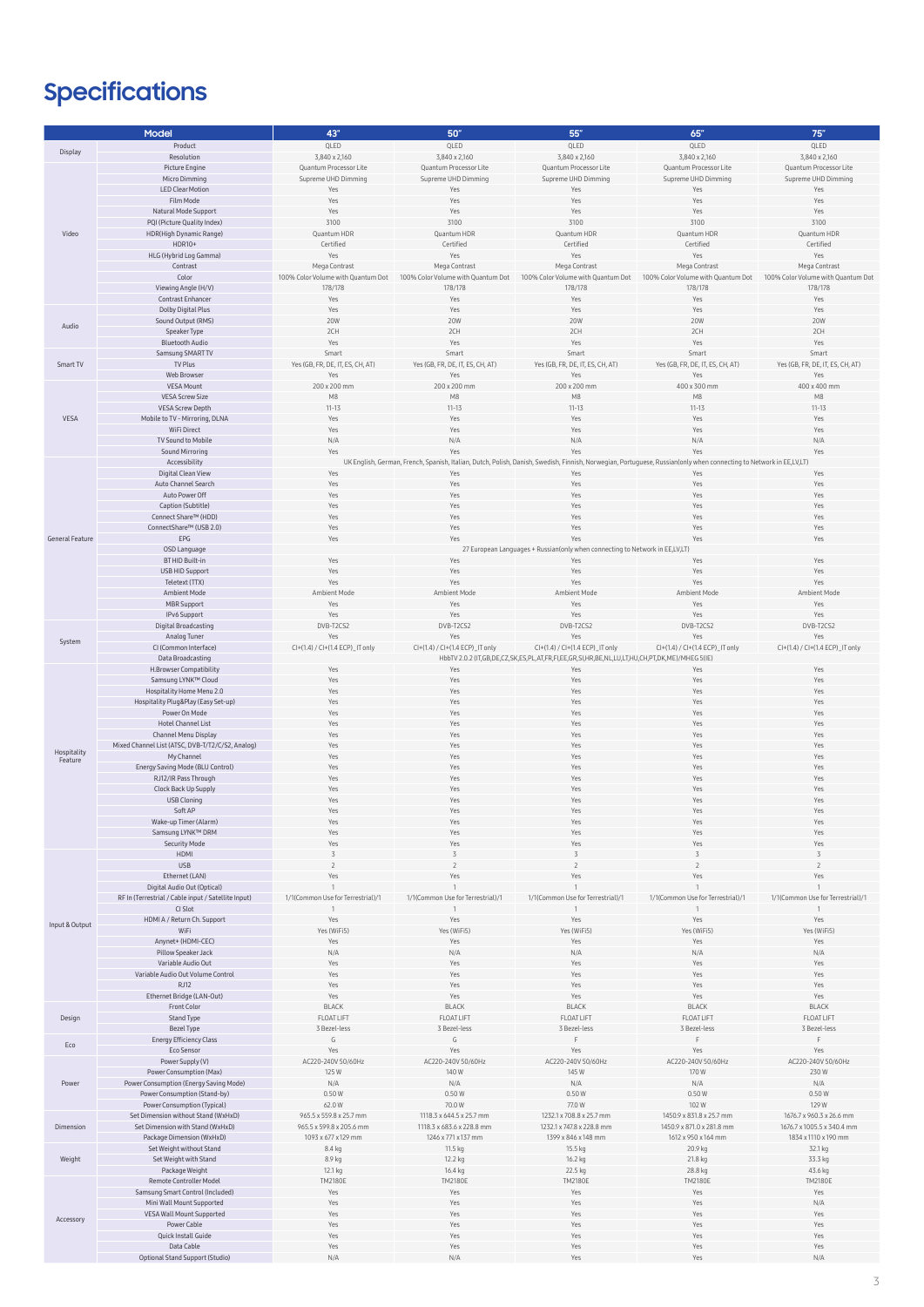## **Technical drawings**

**43"** 

ſ







**50"**  1118.3 1105.8 1268.9 623.4 644.5 683.6





**55"** 







**65"**